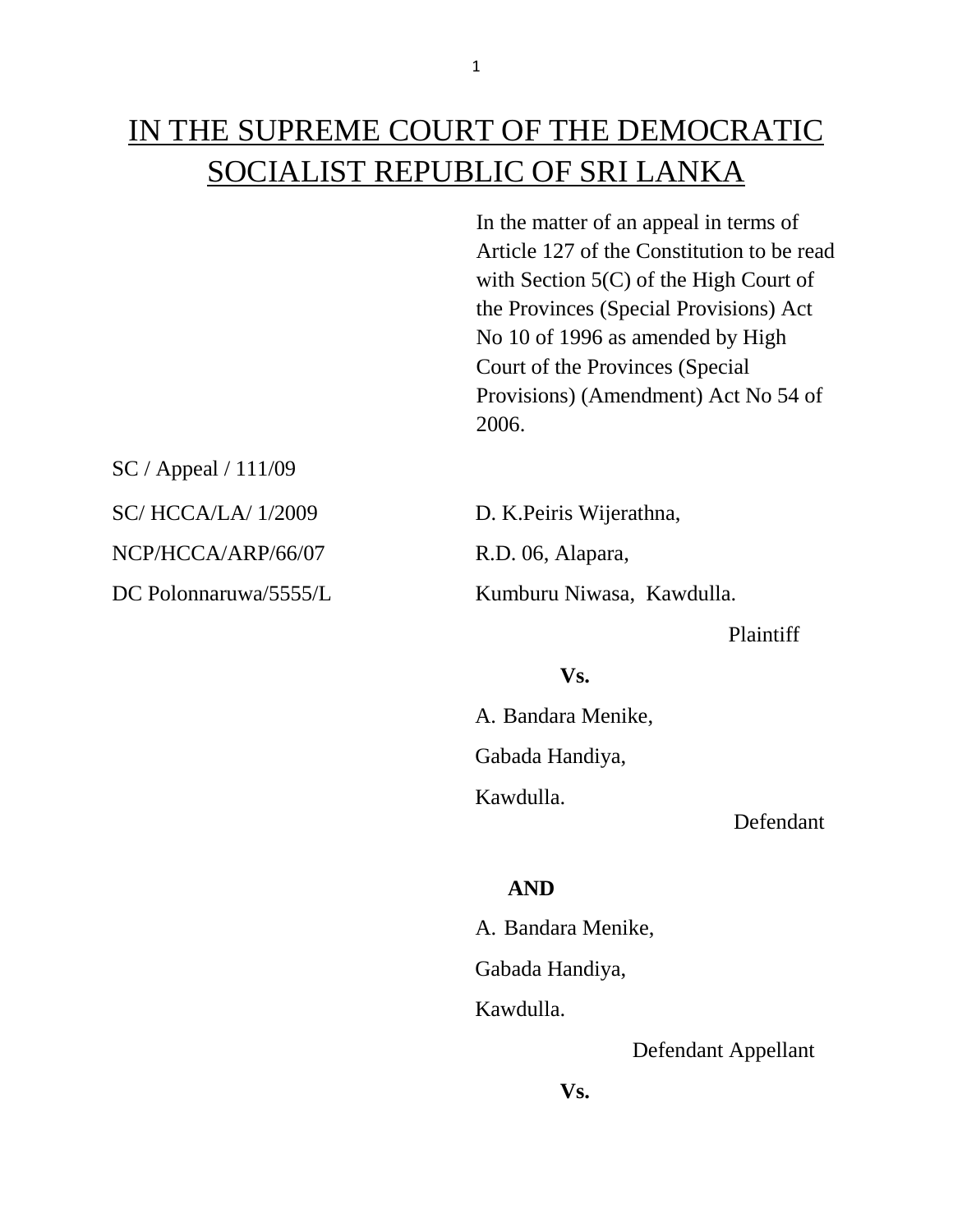|                                 | D. K. Peiris Wijerathna,                                                                 |
|---------------------------------|------------------------------------------------------------------------------------------|
|                                 | R.D. 06, Alapara,                                                                        |
|                                 | Kumburu Niwasa, Kawdulla.                                                                |
|                                 | <b>Plaintiff Respondent</b>                                                              |
|                                 | <b>AND NOW BETWEEN</b>                                                                   |
|                                 | D. K. Peiris Wijerathna,                                                                 |
|                                 | R.D. 06, Alapara,                                                                        |
|                                 | Kumburu Niwasa,<br>Kawdulla.                                                             |
|                                 | <b>Plaintiff Respondent Appellant</b>                                                    |
|                                 | Vs.                                                                                      |
|                                 | A. Bandara Menike,                                                                       |
|                                 | Gabada Handiya,                                                                          |
|                                 | Kawdulla.                                                                                |
|                                 | Defendant Appellant Respondent                                                           |
| <b>BEFORE</b><br>$\ddot{\cdot}$ | CHANDRA EKANAYAKE, J.                                                                    |
|                                 | B. ALUWIHARE, PC, J.                                                                     |
|                                 | UPALY ABEYRATHNE, J.                                                                     |
| <b>COUNSEL</b>                  | Rohan Sahabandu PC with Hasitha<br>Amarasinghe for the Plaintiff Respondent<br>Appellant |
|                                 | Ms. Sudarshani Cooray for the Defendant<br><b>Appellant Respondent</b>                   |
| <b>WRITTEN SUBMISSION ON:</b>   | 13.11.2009 (Plaintiff Respondent<br>Appellant)                                           |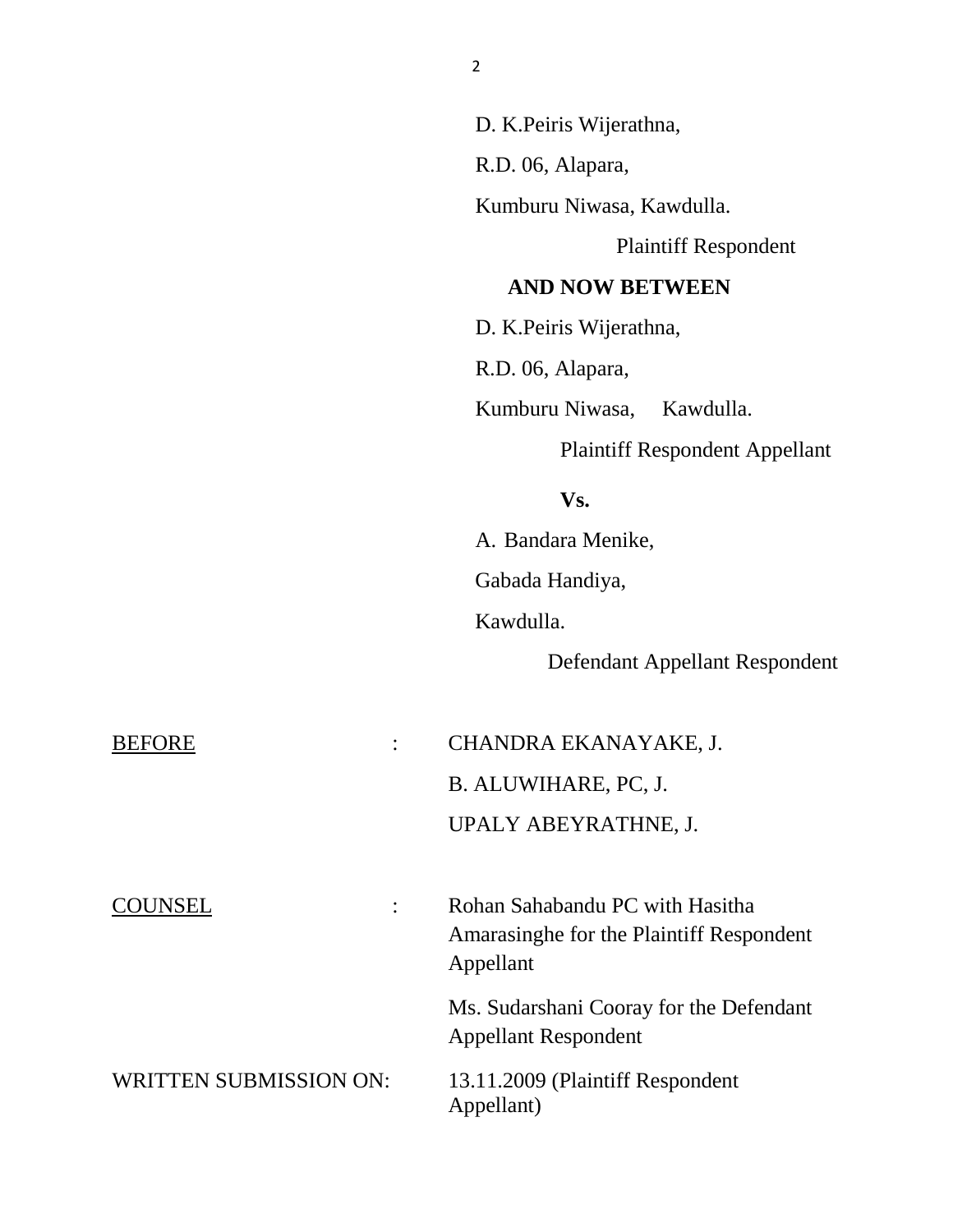## 25.11.2009 (Defendant Appellant Respondent)

| <b>ARGUED ON</b>  | 29.01.2016 |
|-------------------|------------|
| <b>DECIDED ON</b> | 29.03.2016 |

#### UPALY ABEYRATHNE, J.

This is an appeal from a judgment of the High Court of Civil Appeal of North Central Province holden at Anuradapura dated 27.11.2008. By the said judgment the Civil Appellate High Court has set aside the judgment of the learned District Judge of Polonnaruwa dated 17.01.2002 and allowed the appeal of the Defendant Appellant Respondent (hereinafter referred to as the Respondent) and dismissed the action filed by the Plaintiff Respondent Appellant (hereinafter referred to as the Appellant) without costs. The Appellant sought leave to appeal from the said judgment of the Civil Appellate High Court and this Court granted leave to appeal on the questions of law set out in paragraph 20 (a) (b) (c) and (d) of the Petition dated 06.01.2009. Said questions of law are as follows;

- (a) Has the Plaintiff identified the land in dispute to obtain a decree of declaration of title?
- (b)Was there a dispute between parties with regard to the identification of the corpus?
- (c) Could the High Court in the circumstances hold that the corpus has not been identified when both parties were agreed on the corpus?
- (d)In the circumstances pleaded is the judgment of the High Court correct and according to law?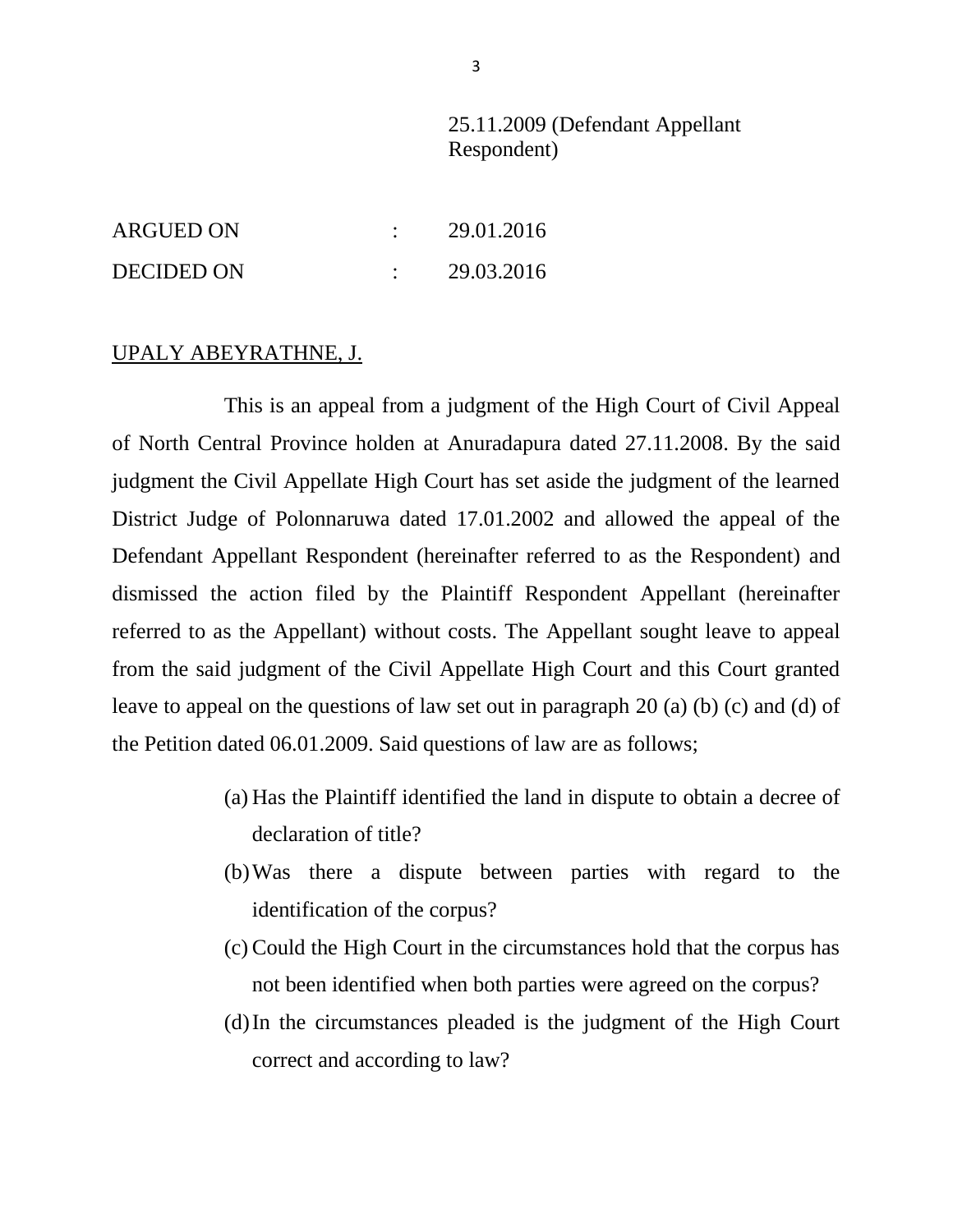It is apparent from the said questions of law that the dispute between the parties revolves around the identification of the corpus. The Appellant has sought a declaration of title to the land in dispute upon a land permit issued under the Land Development Ordinance. The Respondent has taken up the position that the Appellant is not the permit holder of the land in dispute.

The Appellant has produced the said land permit at the trial marked P1. The Respondent contended that alleged land permit P 1 is not a valid land permit issued in terms of Section 19(2) of the Land Development Ordinance. It is pertinent to note that although the Respondent challenged the title of the Appellant she has not claimed any title to the land in dispute. She has claimed only the right of *jus retentionis* in the event the case is decided in favour of the Appellant subject to the payment of compensation as prayed for in the answer.

The Civil Appellate High Court has come to the conclusion that although P 1 is a valid land permit issued in terms of the Land Development Ordinance, the Appellant has failed to identify that the land described in P 1 is the land in dispute which is described in the schedule to the plaint. The submission of the learned counsel for the Appellant is that said finding of the High Court is perverse.

I now deal with the said submission. According to the schedule to the amended plaint dated  $26<sup>th</sup>$  May 1993, the Appellant has sought a declaration of title to an allotment of land bearing No C38 depicted in plan prepared by Surveyor General, situated at Kawdulla in 124 Weheragala Grama Niladari Division of Sinhala Pattu in Medirigiriya Divisional Revenue Officer's Division in the District of Polonnaruwa, bounded on the North by Haye Ela, on the East by paddy land of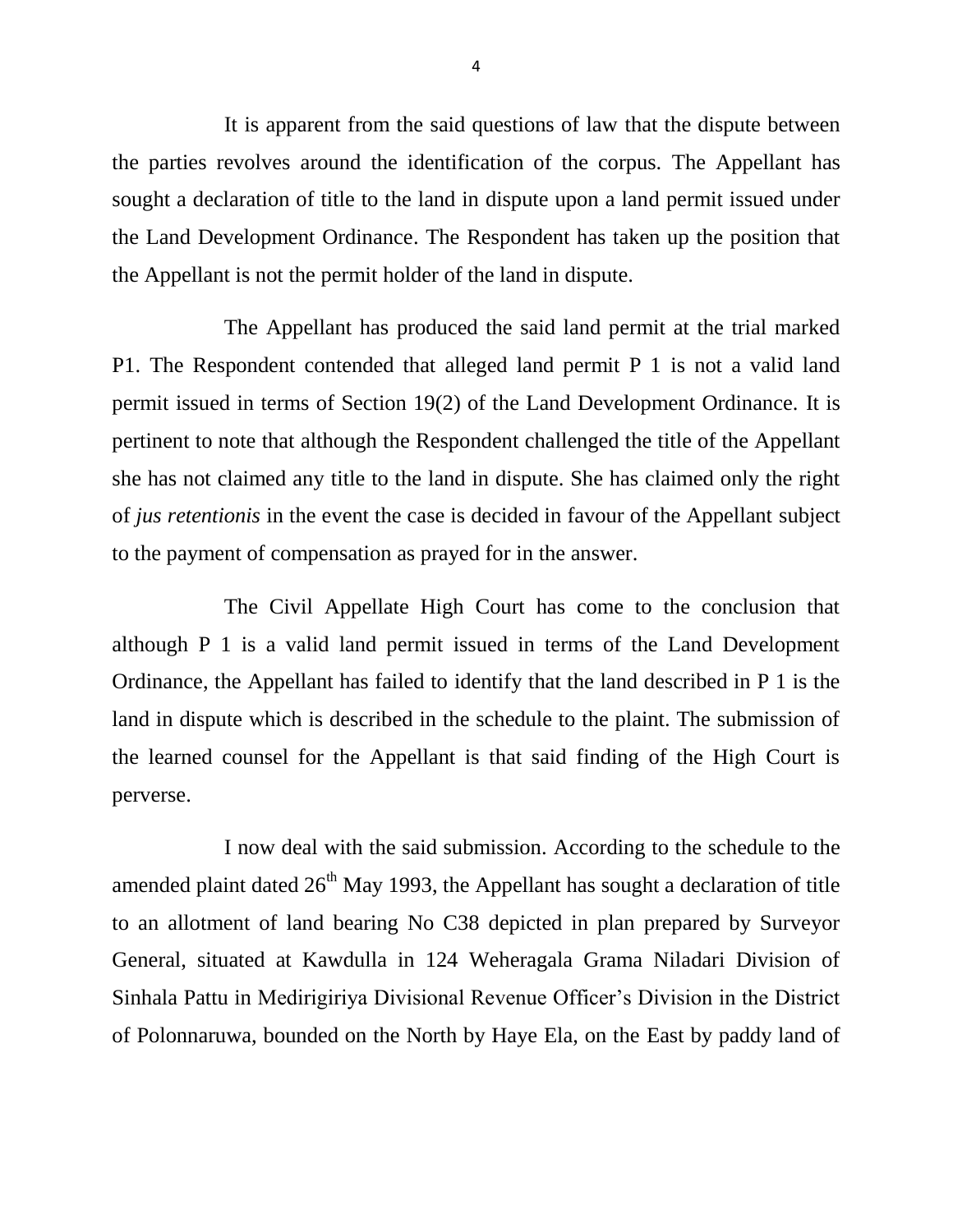Dowita Appuhamy on the South by paddy land bearing No 37 on the west by Kunu Ela and containing in extent 05 acres and 16 perches.

In order to prove his title to the aforesaid allotment of land, the Appellant has produced a land permit said to be issued in terms of Section 19(2) of the Land Development Ordinance. In the said permit the land has been described as "an allotment of land bearing No C38 depicted in plan prepared by Surveyor General, situated at Kawdulla in 124 Weheragala Grama Niladari Division of Sinhala Pattu in Medirigiriya Divisional Revenue Officer's Division in the District of Polonnaruwa". It is surprising to note that four boundaries of the said allotment of land have not been described in the said land permit P 1. It is clear from the side note at the margin of the said land permit P 1 where boundaries of the land have to be mentioned that the boundaries of the land would be entered therein if the land is surveyed only. This clearly shows that if the land described in the permit has not been surveyed, then boundaries of such land would not appear in such permit like in the present permit P 1. In such instances a holder of such permit would not be in a position to identify the land granted under such permit by reference to physical metes and bounds.

On the other hand although the said permit P 1 describes "an allotment of land bearing No C38 depicted in plan prepared by Surveyor General", it does not refer to the number and the date of the Surveyor General's plan. In the absence of such descriptions which are necessarily required in identifying the land described in P 1, need not to say that the identity of the allotment of land described in P 1 is also in the dark.

In the above context it is clear that the Appellant is not in a position to identify the allotment of land bearing No C38 depicted in plan prepared by